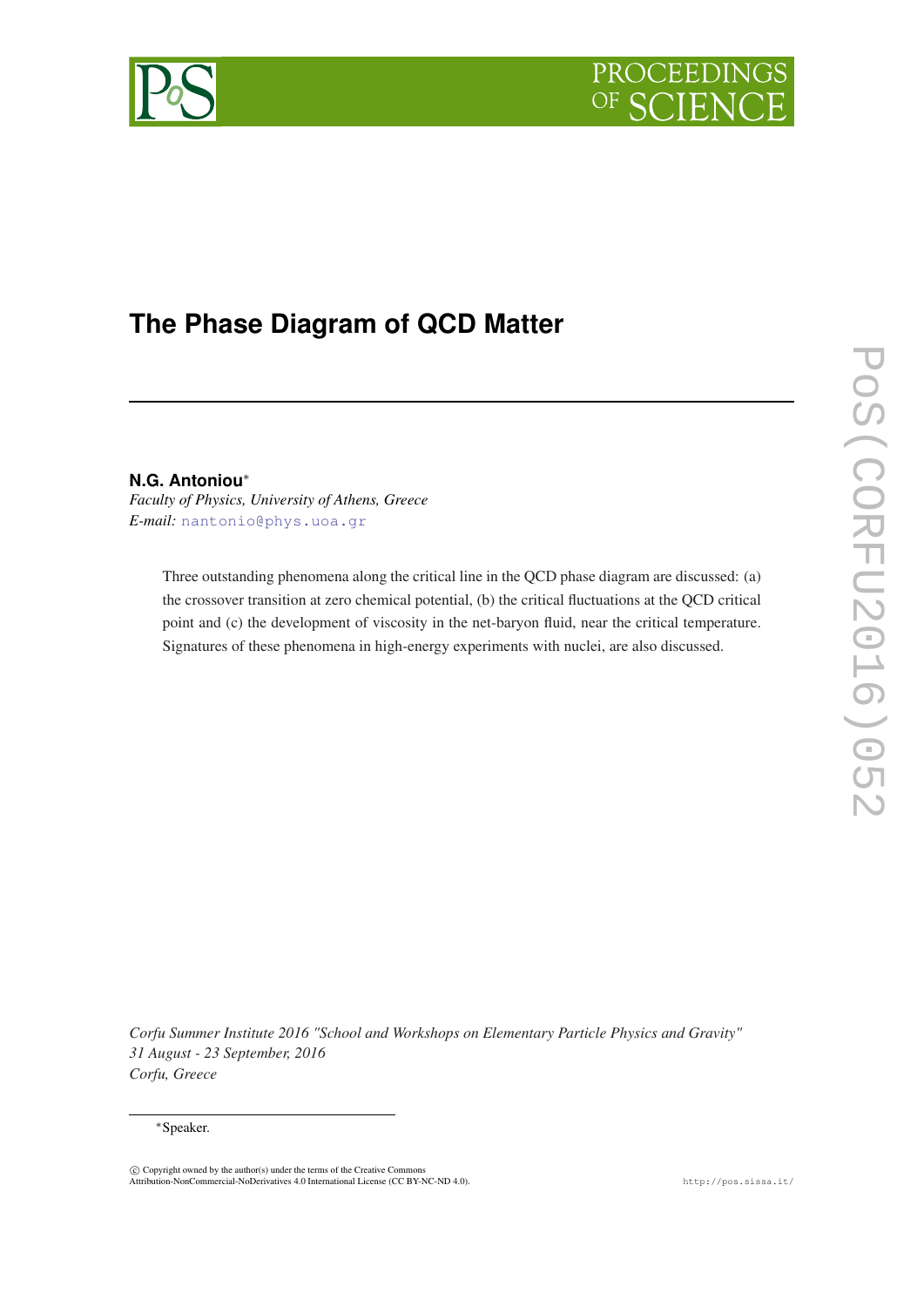#### <span id="page-1-0"></span>1. The crossover transition

The properties of strongly interacting matter can in principle be revealed within the context of lattice QCD, first principle calculations, based on a Euclidean Lagrangian with physical quark masses *m* and a gauge coupling *g* [\[1\]](#page-9-0).

$$
\mathcal{L} = \frac{1}{2g^2} \text{Tr} \left( F_{\mu\nu} F_{\mu\nu} \right) + \bar{\psi} \gamma_{\mu} \left( \partial_{\mu} + A_{\mu} + m \right) \psi \tag{1.1}
$$

 $F_{\mu\nu} = \partial_{\mu}A_{\nu} - \partial_{\nu}A_{\mu} + [A_{\mu}, A_{\nu}]$ 

The transition from QCD Lagrangian (eq. 1.1) to QCD Thermodynamics is achieved with the help of the action *S* which leads to the partition function *Z* of the system at high temperatures (where the quark-hadron transition occurs) and zero chemical potential:

$$
S = \int d^4x \mathcal{L} , \quad Z = \sum \exp(-S) \tag{1.2}
$$
  
*field configurations*

The ambiguities in lattice QCD studies are removed if we use physical quark masses and extrapolate to vanishing lattice spacing (continuum limit). After enormous theoretical and computational effort, these requirements are now fulfilled and the lattice formulation (1.2) is well defined at zero chemical potential ( $\mu_b = 0$ ). A serious problem still remains, for  $\mu_b \neq 0$ , and this difficulty prohibits the unambiguous, first-principle description of strongly interacting matter near the QCD critical point. The chemical potential issue arises from the integration of fermion fields in eq. (1.2) which leads to an effective theory containing only bosonic fields (gluons):

$$
Z = \int [\mathcal{D}v] \det M(v) \exp[-S_g(v)] \qquad (1.3)
$$

The measure of integration in eq. (1.3) is positive definite for  $\mu_b = 0$  but at non-vanishing chemical potentials the fermion determinant can take complex values and the probabilistic interpretation of eq. (1.3) is no longer valid. Several proposals to overcome this difficulty exist but a general consensus is still missing [[2](#page-9-0)].



Figure 1: Phase diagram of QCD. Crossover is depicted with slashed line.

Within this context, the nature of the QCD transition at  $\mu_b = 0$  can be studied, without ambiguities, leading to a rigorous result: The phenomenon of quark-hadron phase transition in this corner of the phase diagram (Fig. 1) is an analytical crossover. The proof is based on the study of finite-size scaling at the susceptibility peak which occurs when the system approaches the critical temperature  $T = T_c$ . The behaviour of the volume dependence is drastically different if the transition is of first or second order, or if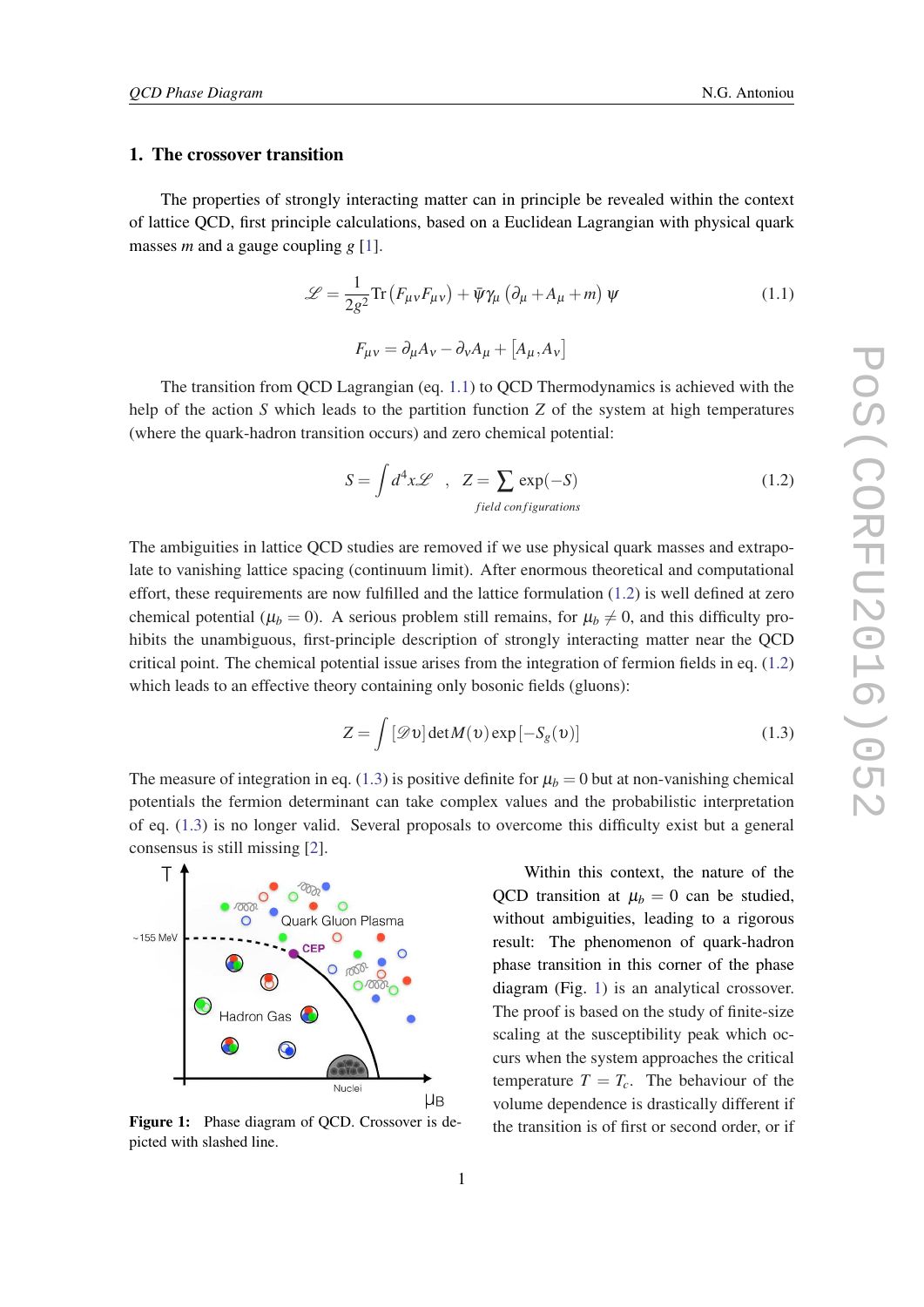<span id="page-2-0"></span>it is an analytical crossover:

1st order transition : 
$$
\chi_T^{max} \sim V
$$
 (1.4)  
2nd order transition :  $\chi_T^{max} \sim V^{\gamma/\nu d}$  ( $\gamma$ ,  $\nu$ : critical exponents)  
crossover transition :  $\chi_T^{max} \sim \text{const.}$ 

In general, the susceptibility of a thermal system is obtained from the second derivative of the Gibbs free energy *G* with respect to the ordering field *H* [\[3\]](#page-9-0):

$$
G = -T \ln Z \, , \, M = -\frac{\partial G}{\partial H} \, , \, \chi = \frac{1}{V} \frac{\partial M}{\partial H} \to \chi = \frac{\partial^2}{\partial H^2} \left( \frac{T}{V} \ln Z \right) \tag{1.5}
$$

For chiral susceptibility, the ordering field is the mass of light quarks  $m_{u,d}$ , therefore:

$$
\chi_{ch}(N_s, N_t) = \frac{\partial^2}{\partial m_{u,d}^2} \left(\frac{T}{V} \ln Z\right)
$$
\n(1.6)

where  $N_s(N_t)$  is the spatial (Euclidean time) extension.

A remarkable result is given in reference [[1](#page-9-0)] where a study of χ*ch* is performed in a lattice with two choices of spatial extension:  $4 \times 12^3$ ,  $4 \times 24^3$  corresponding to a volume ratio  $\frac{V_2}{V_1} = 8$ . According to the rule (1.4) a first-order phase transition would predict a susceptibility peak,  $\chi_{ch}^{max}$ , eight times higher for the second choice of spatial extension, whereas for a second-order phase transition this ratio would be approximately four (corresponding to the 3d Ising universality class,  $v \simeq \frac{2}{3}$  $\frac{2}{3}$ ,  $\gamma \simeq \frac{4}{3}$  $\frac{4}{3}$ ). The computational solution [[1](#page-9-0)] shows clearly that there is no volume dependence, providing us with a proof that the phenomenon of quark-hadron transition at  $\mu_b = 0$  is an analytical crossover. The result is exact and suggests that the crossover phenomenon can be extended along the critical line ( $\mu_b \neq 0$ ) with a limiting location at the QCD critical point where the transition becomes of second order. This conjecture remains to be shown together with the solution of the finite  $\mu_b$  problem in lattice QCD.

Finally, it is of interest to note that the QCD transition for small values of the baryonic density, takes place in a cosmological path and therefore the nature of the phase transition may affect the detailed mechanism of Big Bang nucleosynthesis. In fact, a strong first-order phase transition creates baryon rich nuggets which could remain for a long time, contributing to dark matter. Theses inhomogeneities in the hadronic phase could have a strong effect on nucleosynthesis [\[4\]](#page-9-0). Obviously, in a physical world where the Universe has undergone a crossover transition, the above picture, based on a strong first-order transition, is ruled out.

Experimental support to the transition being a crossover at small  $\mu_b$  can only be indirect. Using the crossover equation of state in a hydrodynamic description of charged hadrons, produced in high-energy nuclear collisions, the data on invariant yields at LHC are easily explained [\[5\]](#page-9-0). Moreover, the ratio of baryon susceptibilities of various orders, given by lattice calculations with a crossover at  $\mu_b = 0$  [[2](#page-9-0)] agree with experimental measurements of similar quantities, extracted from correlations of protons, on the basis of fluctuation-dissipation relations.

#### 2. Critical fluctuations

The QCD critical point at high temperatures ( $T_c \approx 200$  MeV) is a distinct phenomenon. It is the endpoint of a series of first-order phase transitions which occur at relatively high values of the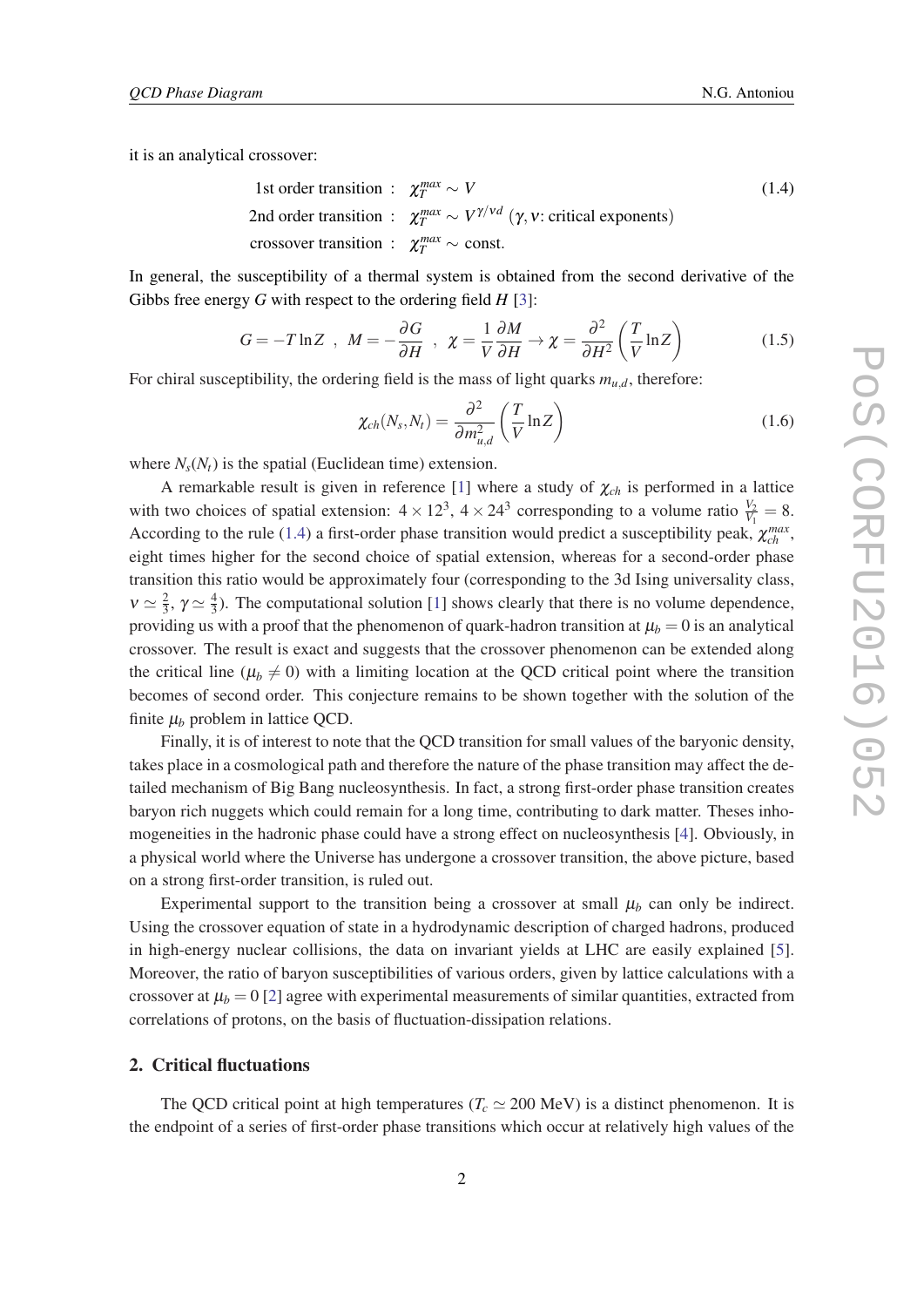chemical potential  $\frac{\mu_b}{T_c} > 1$ . A first principle theory of the QCD critical point is not yet available, mainly due to the ambiguities of lattice QCD formulation at  $\mu_b \neq 0$ . However, owing to the fact that at the critical endpoint (CEP) the system of strongly interacting matter undergoes a second-order phase transition, the universality principle may reveal significant properties of the critical system which do not depend on the microscopic details of the theory. In this context one may try to build a universal, effective theory with the following tools and ingredients, linked to the macroscopic, critical profile of the system:

1) The order parameter: It is linked to an extensive thermodynamic variable accessible to measurements. Near the critical point the order parameter describes, with its behaviour, the fundamental property of symmetry breaking and it is, in this region, the only important thermodynamic quantity. In the case of QCD critical point, a natural choice for the order parameter is the chiral condensate  $\langle \bar{\Psi} \Psi \rangle$  with the quantum numbers of a scalar-isoscalar field (sigma field). In a finitedensity medium, the critical fluctuations of the sigma field develop the same singular behaviour as the baryon-number density  $n_b$  ( $\delta \sigma \simeq \delta n_b$ ) and therefore,  $n_b$  is also qualified as an order parameter of the QCD critical system [\[6\]](#page-9-0). In fact, if we consider the requirements of dynamics,  $n_b$  is the only unambiguous order parameter since, as a conserved quantity, is a "slow" thermodynamic variable whereas the  $\sigma$ -field, being massive near the critical point, represents a "fast" variable during the dynamical process of relaxation [\[7\]](#page-9-0). This fundamental distinction follows from the behaviour of long wavelength components of  $n_b$  and  $\sigma$ :

(a) the conservation law of baryon number leads to the continuity equation in Fourier space:

$$
\frac{\partial n_b(\vec{k},t)}{\partial t} + i\vec{k} \cdot \vec{j}(\vec{k},t) = 0
$$
\n(2.1)

where  $\vec{k}$  is the wave-number vector. In the long wavelength limit ( $k \to 0$ ) the motion of the corresponding components  $n_b(\vec{k},t)$  is very slow and this property guarantees a correct behaviour of  $n_b$ as an order parameter,

(b) on the contrary, a massive  $\sigma$ -field leads to a dispersion relation,  $\omega = (k^2 + m_\sigma^2)^{1/2}$  corresponding to a fast mode of the long wavelength components ( $k \to 0$ ). Only in the chiral limit ( $m_{\sigma} = 0$ ) the long wavelength components correspond to a slow mode,  $\omega \sim k$ , and the chiral condensate ( $\sigma$ -field) becomes an unambiguous order parameter of chiral phase transition.

2) The universal effective action: The QCD critical point belongs to the 3d Ising universality class with approximate critical exponents:  $\alpha \simeq 0, \beta \simeq \frac{1}{3}$  $\frac{1}{3}$ , γ  $\simeq \frac{4}{3}$  $\frac{4}{3}$ ,  $\delta \simeq 5$ ,  $v \simeq \frac{2}{3}$  $rac{2}{3}$  and  $\eta = 0$ . In this framework, a universal effective action was found recently [[8](#page-9-0)] on the basis of a Monte Carlo computation in the 3d Ising model, in an external field. Introducing a dimensionless scalar field  $\phi = \beta_c^3 n_b$  as the order parameter, compatible with our previous discussion, the Tsypin effective action [\[8\]](#page-9-0) for  $T = T_c$  is written as follows:

$$
S_{eff} = \int d^3x \left[ \frac{1}{2} \left| \hat{\nabla} \phi \right|^2 + G \phi^{\delta+1} - \hat{H} \phi \right]
$$
 (2.2)

where  $\hat{x_i} = \frac{x_i}{B_i}$  $\frac{x_i}{\beta_c}$  and  $\hat{H} = (\mu - \mu_c)\beta_c$ , the ordering field, identified with appropriate (dimensionless) chemical-potential variable of the net-baryon fluid.

On the basis of the discussion above and the formulation (2.2) one may extract the baryon density fluctuations at the critical point  $(T = T_c, \mu = \mu_c)$  and try to make them accessible to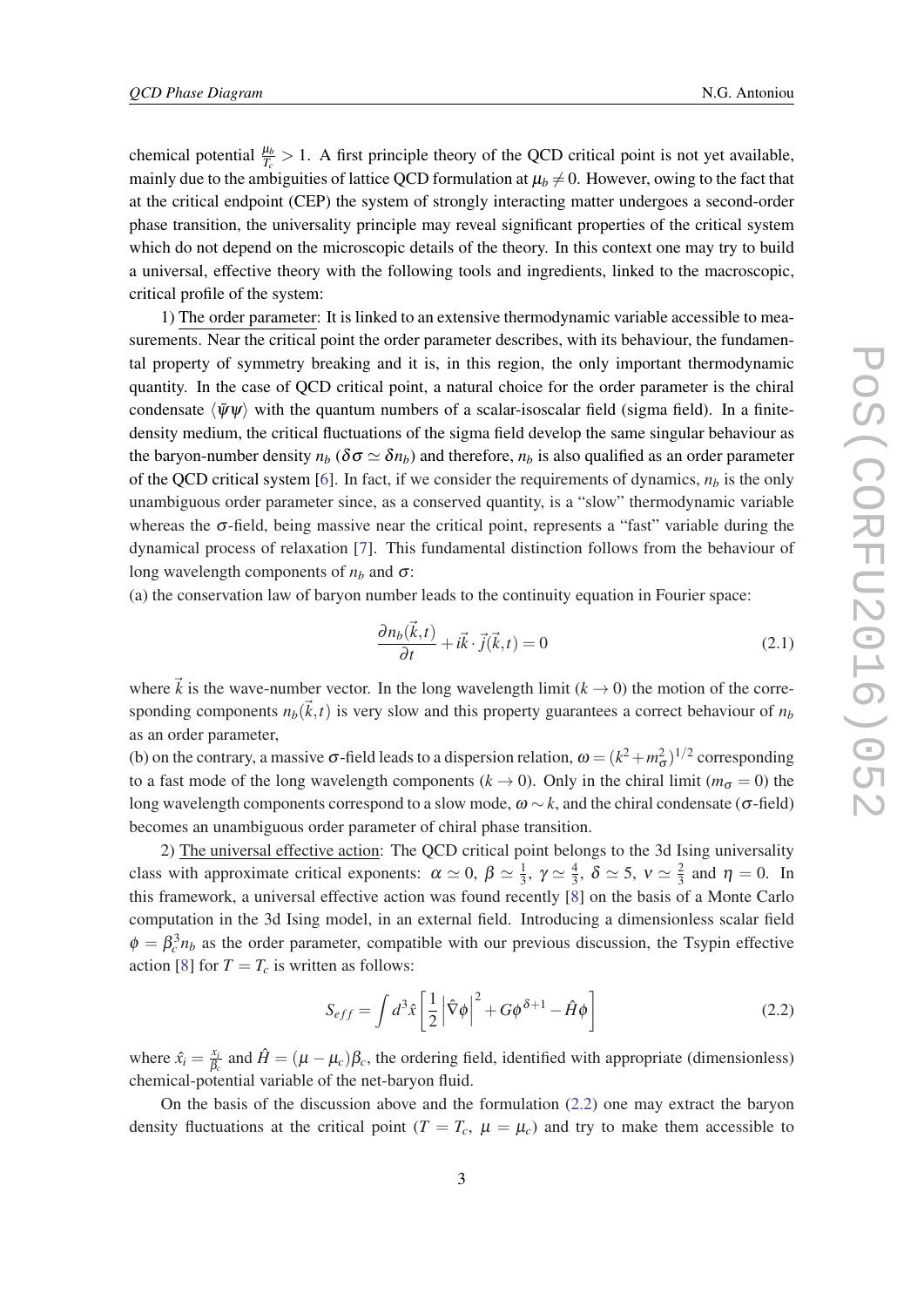measurements. Considering the ensemble of constant configurations  $\phi$  in the partition function  $Z = \sum_{i} exp(-S_{eff})$  we obtain a finite-size scaling relation for the average multiplicity  $\langle N_b \rangle$  as a φ function of volume:  $\langle N_b \rangle \sim V^{5/6}$ . This behaviour suggests a fractal geometry of the produced clusters of baryons, with fractal dimension  $d_F = \frac{5}{2}$  $\frac{5}{2}$ . This index is a measure of the critical fluctuations developed at the critical point and it is directly linked to the isothermal critical exponent  $\delta$ :  $d_F = \frac{\delta d}{\delta + 1}$  $\frac{\partial d}{\partial +1}$  [[9](#page-10-0)]. In order these fluctuations to become accessible to experiment, a transformation of the fractal geometry from configuration to momentum space is required. In a relativistic process this can only be possible for the projection in transverse space where a Fourier transform is at work [[10\]](#page-10-0). In transverse configuration space, the fractal dimension of the projected structure is  $d_F^{(2)} = \frac{5}{3}$ 3 and in transverse momentum space, the Fourier transform gives  $\hat{d}_F^{(2)} = \frac{1}{3}$  $\frac{1}{3}$ . This geometry implies density-density correlations of the form

$$
\langle n_b(\vec{k}_{\perp})n_b(\vec{k}'_{\perp})\rangle \sim |\vec{k}_{\perp} - \vec{k}'_{\perp}|^{-5/3}
$$
\n(2.3)



Figure 2: 2d intermittency

revealing strong, local fluctuations of baryon density with a singular behaviour at small scales  $(|\delta \vec{k}_\perp| \rightarrow 0)$ . These power law fluctuations give rise to an intermittency phenomenon [[11\]](#page-10-0) detectable in high-energy processes, in particular in nuclear collisions where critical phenomena of strongly interacting matter are expected to occur [[12\]](#page-10-0). The observables related to correlations (2.3) are factorial moments in 2d (Fig. 2) computed in small cells, in the central region [\[13](#page-10-0)]. More precisely, the transverse momentum space is partitioned into  $M^2$  cells and the factorial moments  $F_2(M)$  are calculated as a function of cell size (or of the number of one dimensional cells *M*). The phenomenon of intermittency associated with the QCD critical point manifests itself as a power law of  $F_2(M)$  for large M, as follows:

$$
F_2(M) = \frac{\sum_{m} \langle N_m(N_m - 1) \rangle}{\sum_{m} \langle N_m \rangle^2}; \quad F_2(M) \sim (M^2)^{\varphi_2}, \quad M \gg 1 \tag{2.4}
$$

where  $\varphi_2 = \frac{5}{6}$  $\frac{5}{6}$ . It is of interest to note that critical intermittency, as described above, is the analogue of critical opalescence in conventional matter [\[13](#page-10-0)]. In practice, in order to eliminate the effect of a strong background of uncorrelated baryons, the power law (2.4) must be applied to a properly defined correlator:

$$
\Delta F_2(M) = F_2^{\text{data}}(M) - F_2^{\text{mix}}(M) \; ; \; \; \Delta F_2 \sim (M^2)^{5/6} \tag{2.5}
$$

where from the factorial moments  $F_2^{\text{data}}$ , computed using the events of actual data, we have subtracted a term corresponding to mixed events. The method of critical intermittency was applied to measurements of the experiment CERN-NA49 in a search for critical fluctuations of proton density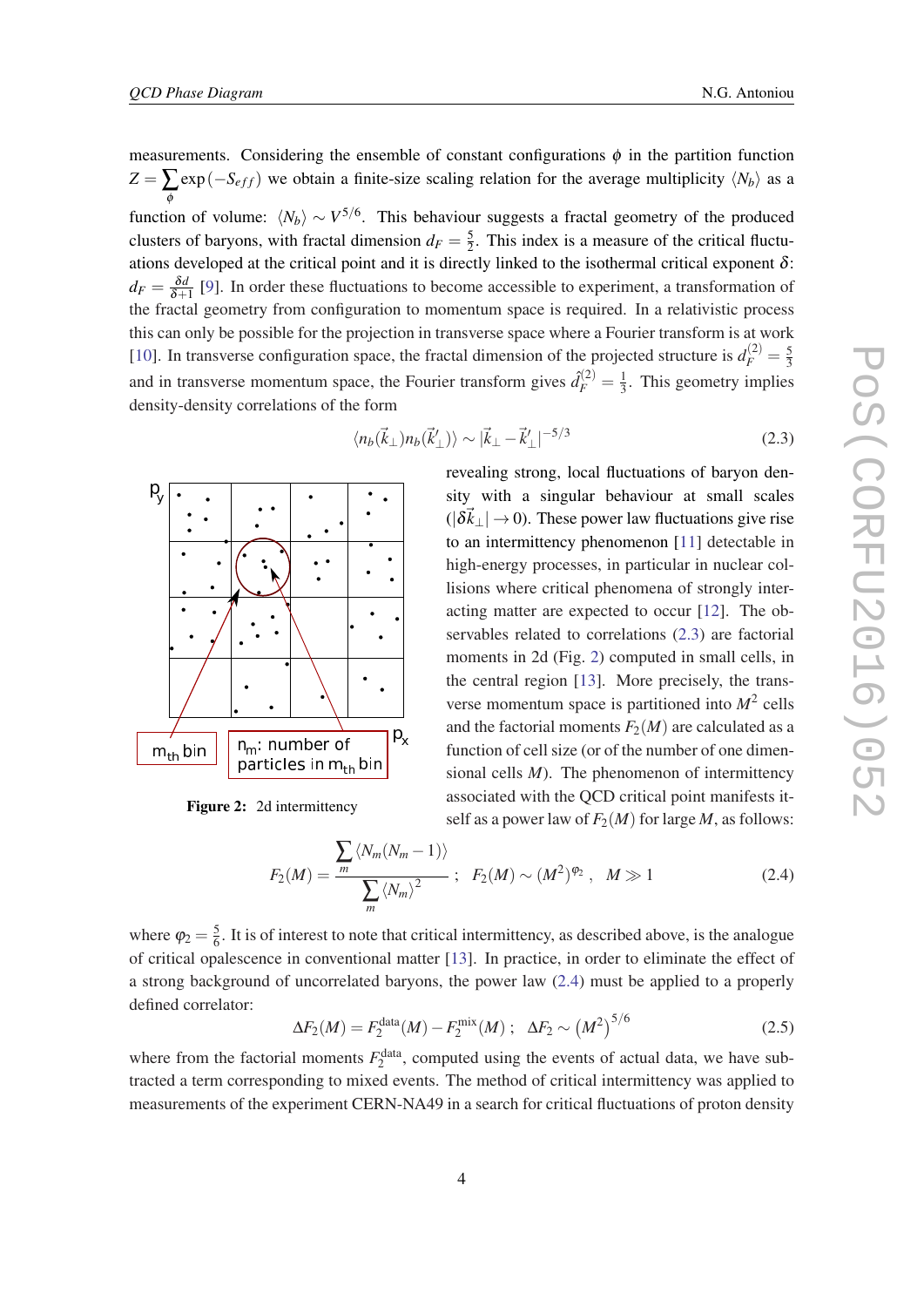

Figure 3: The correlator ∆*F*<sup>2</sup> for proton pairs in SPS processes.



Figure 4: The correlator ∆*F*<sup>2</sup> for proton pairs in Si-data, compared to EPOS simulation.

in the processes C+C, Si+Si, Pb+Pb at the highest CERN-SPS energy of 160 AGeV [\[14](#page-10-0)]. The results for the correlator  $\Delta F_2$  are given in Fig. 3. A clear effect is observed in Si+Si where the fitted value of the exponent  $\varphi = 0.96^{+0.38}_{-0.25}$  is compatible with the Ising-QCD value  $\varphi_2^{\text{QCD}} = \frac{5}{6}$  $\frac{5}{6}$  [[13\]](#page-10-0). As a result, a strong indication was found for the existence of the QCD CEP and its location close to the freeze-out state in Si+Si collisions at  $\sqrt{s_{NN}} = 17.3 \text{ GeV}$ :  $T \approx 160 \text{ MeV}$ ,  $\mu_b \approx 260$ MeV. No traces of critical fluctuations were found in the freeze-out states of C+C and Pb+Pb, at the same energy. A further support to these findings comes from the comparison of measured correlator in Si+Si (Fig. 4) with the output from EPOS event generator. In this simulation, all conven-

tional final states are taken into account including energetic hadronic jets which could generate spurious intermittency by non-critical protons. It was found that EPOS events [[14\]](#page-10-0) cannot account for critical intermittency, leading to a correlator ∆*F*<sup>2</sup> which, as a function of *M*, fluctuates around zero (Fig. 4).

In conclusion, the investigation above suggests that a dedicated experimental program of high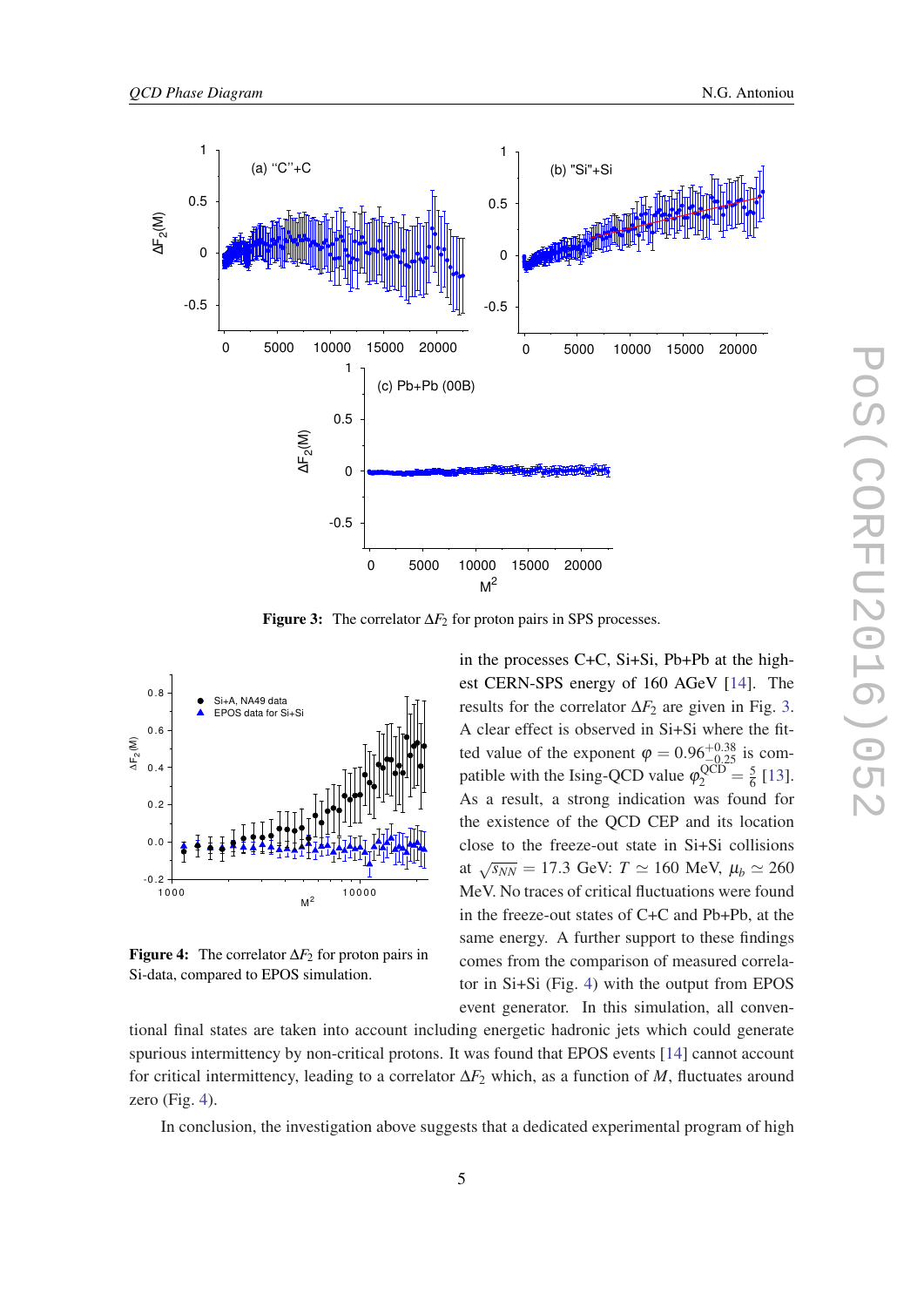<span id="page-6-0"></span>precision with nuclei of size close to Si ( $A \simeq 30$ ) and colliding energies close to SPS ( $\sqrt{s_{NN}} \simeq 17$ GeV) may lead to the discovery of the QCD critical point. In fact, towards this line of research, the NA61 experiment at CERN-SPS [[15\]](#page-10-0) and the Beam Energy Scan Program at BNL-RHIC [\[16](#page-10-0)] are in progress.

#### 3. Viscosity of baryon-number fluid near  $T_c$

In the second part of this presentation (section [2\)](#page-2-0) we have introduced the baryon number density  $n<sub>b</sub>$  as a proper order parameter, compatible with the long-time scale of the QCD critical phenomena [[7\]](#page-9-0). As a consequence, the baryon-number fluid is appropriate to capture the dynamical aspects of the QCD critical point, in particular the development of singular viscosity (shear and bulk) near the critical temperature *Tc*. For the description of these phenomena we assume that, in a process out of equilibrium, net baryons relax to a 3d Ising-like system in equilibrium. The basic mechanism, in this process, consists of thermal diffusion and sound waves. In this framework, one may consider the approximation in which, approaching the critical point during relaxation, the following thermodynamic quantities prevail in the description of shear  $(\eta)$  and bulk  $(\zeta)$  viscosity:

$$
\eta(T, v_s, \xi, \frac{c_P}{c_V}) \, ; \, \zeta(\rho, v_s, \xi, \frac{c_P}{c_V}) \tag{3.1}
$$

where  $v_s$  is the velocity of sound waves,  $\xi$ : the correlation length and  $\rho$ : the mass density of the medium in the bulk. On the basis of dimensional considerations: [viscosity]=[energy density]  $\times$ [time] one may obtain the following expressions in terms of singular quantities in the limit  $T \to T_c$ ,  $\mu_b = \mu_c$ :

$$
\frac{\eta}{s} = \frac{k_B T v_s^{-1}}{s \xi^2} F^{(s)} \left( \frac{c_P}{c_V} \right) \; ; \; \frac{\zeta}{s} = \frac{\rho v_s \xi}{s} F^{(b)} \left( \frac{c_P}{c_V} \right) \tag{3.2}
$$

where we have introduced the entropy density (*s*) forming the dimensionless ratios (3.2) in the system of units  $k_B = c = \hbar = 1$ . The basic thermodynamics of the fluid is formulated as follows:

$$
c_P - c_V = Tk_T \left(\frac{\partial P}{\partial T}\right)_V^2, \quad \frac{c_P}{c_V} = \frac{k_T}{k_S}, \quad v_s^2 = (\rho k_S)^{-1},
$$
  

$$
s = \frac{\varepsilon + P}{T} - \frac{\mu_b n_b}{T}, \quad \rho = \frac{\varepsilon + P}{c^2}
$$
 (3.3)

where  $k_T$ ,  $k_S$  are the isothermal and adiabatic (isoentropic) compressibility,  $\varepsilon$ : the energy density, *P*: the pressure and  $\mu_b$ : the baryochemical potential [\[17\]](#page-10-0).

The development of singular viscosity near the critical point describes the dynamical properties of the fluid [\[7\]](#page-9-0) along the critical line (Fig. [1](#page-1-0)) whereas, in a distance from the critical temperature, in the quark phase  $(T \gg T_c)$ , we meet the equation of state of an ideal, massless, classical system:

$$
\varepsilon = 3P, \quad P = n_b T, \quad h = 4n_b T \text{ (h: enthalpy density) }, \quad c_V = 3n_b,
$$
\n
$$
c_P = 4n_b, \quad v_s = \frac{1}{\sqrt{3}}, \quad k_T = (n_b T)^{-1}, \quad s = \left(4 - \frac{\mu_b}{T}\right)n_b
$$
\n(3.4)

An analytical solution for the viscosity of the baryon-number fluid is expected to provide us with a smooth transition from the critical region of singular behaviour ( $T \geq T_c$ ) to the ideal system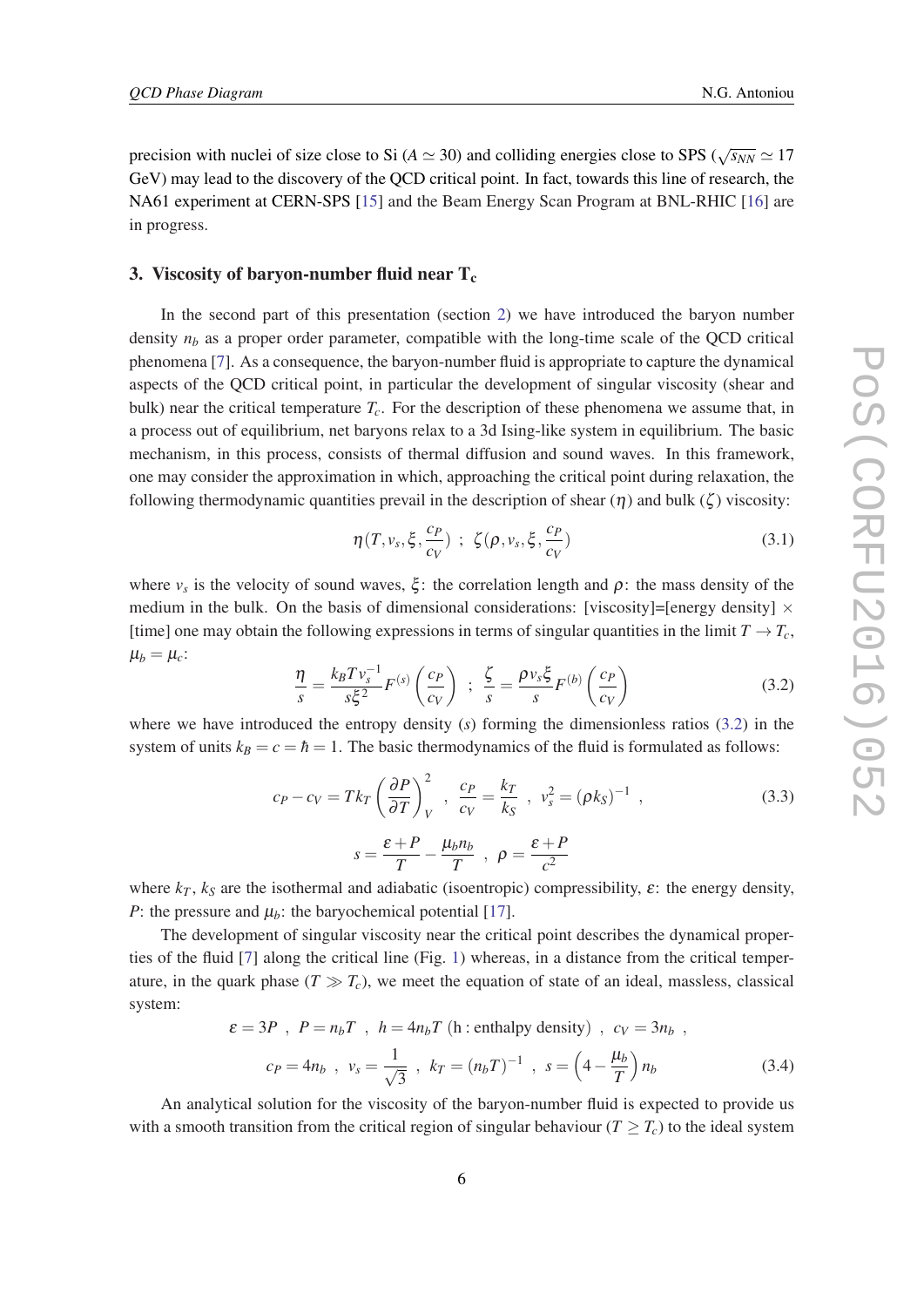<span id="page-7-0"></span>([3.4\)](#page-6-0) at high temperatures ( $T \gg T_c$ ). To this end we consider the power laws, valid in the limit  $T \rightarrow T_c$ ,  $\mu_b = \mu_c$ :

$$
c_V = A_{\pm} |t|^{-\alpha}
$$
,  $k_T = \Gamma_{\pm} |t|^{-\gamma}$ ,  $\xi = \xi_{\pm} |t|^{-\nu}$   $\left( t \equiv \frac{T - T_c}{T_c} \right)$  (3.5)

where the indices α, γ, ν are the 3d Ising-like critical exponents and the amplitudes  $A_{\pm}$ ,  $\Gamma_{\pm}$ ,  $\xi_{\pm}$ correspond to the limits  $t \to 0^+$  and  $t \to 0^-$  respectively. The ratios of the amplitudes  $\frac{A_+}{A_-}, \frac{\Gamma_+}{\Gamma_-}$  $\frac{\Gamma_{+}}{\Gamma_{-}},\ \frac{\xi_{+}}{\xi_{-}}$ ξ− are also universal and are fixed within the universality class of the critical point [[18\]](#page-10-0).

In this context, a treatment of shear and bulk viscosity near the QCD critical point can be performed on the basis of eqs. ([3.2](#page-6-0), [3.3,](#page-6-0) 3.5). For the functions  $F^{(i)}\left(\frac{c_p}{c_p}\right)$ *cV*  $(i, i)$  *i* : (*s*,*b*) in eqs. [\(3.2\)](#page-6-0) we adopt a simple description inspired by a perturbative treatment of conventional fluids in the vicinity of liquid-gas critical point [\[19](#page-10-0)]:  $F^{(i)} = f^{(i)} \frac{c_P}{c_P}$  $\frac{c_P}{c_V}$  where  $f^{(i)}$  are dimensionless, nonuniversal constants. In order to specify the solution for  $(\eta, \zeta)$  the following constraints are in order:

(a) The ratios of the amplitudes are fixed by the 3d Ising universality class [[20\]](#page-10-0):  $\frac{A_+}{A_-} \simeq 0.55$ ,  $\frac{\xi_+}{\xi_-} \simeq 2$ ,  $_{\underline{\Gamma_+}}$  $\frac{1_+}{\Gamma_-} \simeq 4.5$  and

(b) The solution for  $T > T_c$  meets the ideal system [\(3.4](#page-6-0)) at  $T = 2T_c$  where the sound velocity reaches the value  $v_s = \frac{1}{\sqrt{2}}$  $\frac{1}{3}$ . The boundary condition at this point gives  $A_+ = 3n_c$  and  $\Gamma_+ = (2n_cT_c)^{-1}$ .

With these constraints, one obtains the following solution:

$$
\left(\frac{\eta}{s}\right)_{\pm} = f^{(s)}M_{\pm} \left(1 + \Lambda_{\pm}|t|^{\gamma + 3\nu - 2}\right)^{1/2}|t|^{1 - \gamma + \frac{\nu}{2}}
$$
\n
$$
\left(\frac{\zeta}{s}\right)_{\pm} = f^{(b)}N_{\pm} \left(1 + \Lambda_{\pm}|t|^{\gamma + 3\nu - 2}\right)^{3/2}|t|^{3 - \gamma - \frac{11}{2}\nu}
$$
\n
$$
s^2_{\pm} = \frac{t^{2 - 3\nu}}{4} \left(\frac{2t^{\gamma + 3\nu - 2}}{1 + t} + \frac{1}{3}\right) \ ; \ T_c \le T \le 2T_c \ , \ \langle v_s^2 \rangle = 0.27
$$
\n(3.6)

where:

*v*

$$
M_{+} = \frac{1}{\sqrt{3}} \frac{\xi_{+}^{-2} T_{c}}{s_{c}} , N_{+} = \frac{1}{3\sqrt{3}} \frac{n_{c} \xi_{+} T_{c}}{s_{c}} , \Lambda_{+} = 6
$$
  

$$
M_{-} = \frac{4}{7\sqrt{3}} \frac{\xi_{+}^{-2} T_{c}}{s_{c}} , N_{-} = \frac{1}{84\sqrt{3}} \frac{n_{c} \xi_{+} T_{c}}{s_{c}} , \Lambda_{-} = 60
$$
 (3.7)

In writing the exponents in eqs. ([3](#page-9-0).6) we have used the Josephson scaling law  $vd = 2 - \alpha$  [3] restricting the number of critical exponents involved to a couple of independent indices  $(\gamma, v)$ . From eqs. (3.6) the power laws in the limit  $T \to T_c$  are for  $T > T_c$ :

$$
\eta \sim |t|^{1-\gamma+\frac{v}{2}}, \ \zeta \sim |t|^{3-\gamma-\frac{11}{2}v} \tag{3.8}
$$

The behaviour (3.8) we require to be in accordance with the dynamical aspects of the QCD critical point and in particular with the prediction in reference [\[7](#page-9-0)] which is based on a RG treatment of an appropriate Langevin equation linked to these phenomena:  $\eta \sim t^{-0.053\nu}$ ,  $\zeta \sim t^{-2.8\nu}$ . Comparing this prediction with the behaviour (3.8) we find:  $\gamma = 1.34$ ,  $v = 0.61$ , a solution compatible with the Ising universality class in 3d [\[18](#page-10-0)].

From eqs. (3.6, 3.7) we observe that the solution (3.6) depends on two collective parameters:  $f^{(s)} \frac{\xi_+^{-2}T_c}{s}$  $\frac{f^{-2}T_c}{s_c}$ ,  $f^{(b)}\frac{n_c\xi+T_c}{s_c}$  $\frac{5+I_c}{s_c}$ . For a set of indicative critical values:  $T_c \simeq 160$  MeV,  $\mu_c \simeq 220$  MeV,  $n_c \simeq 0.13$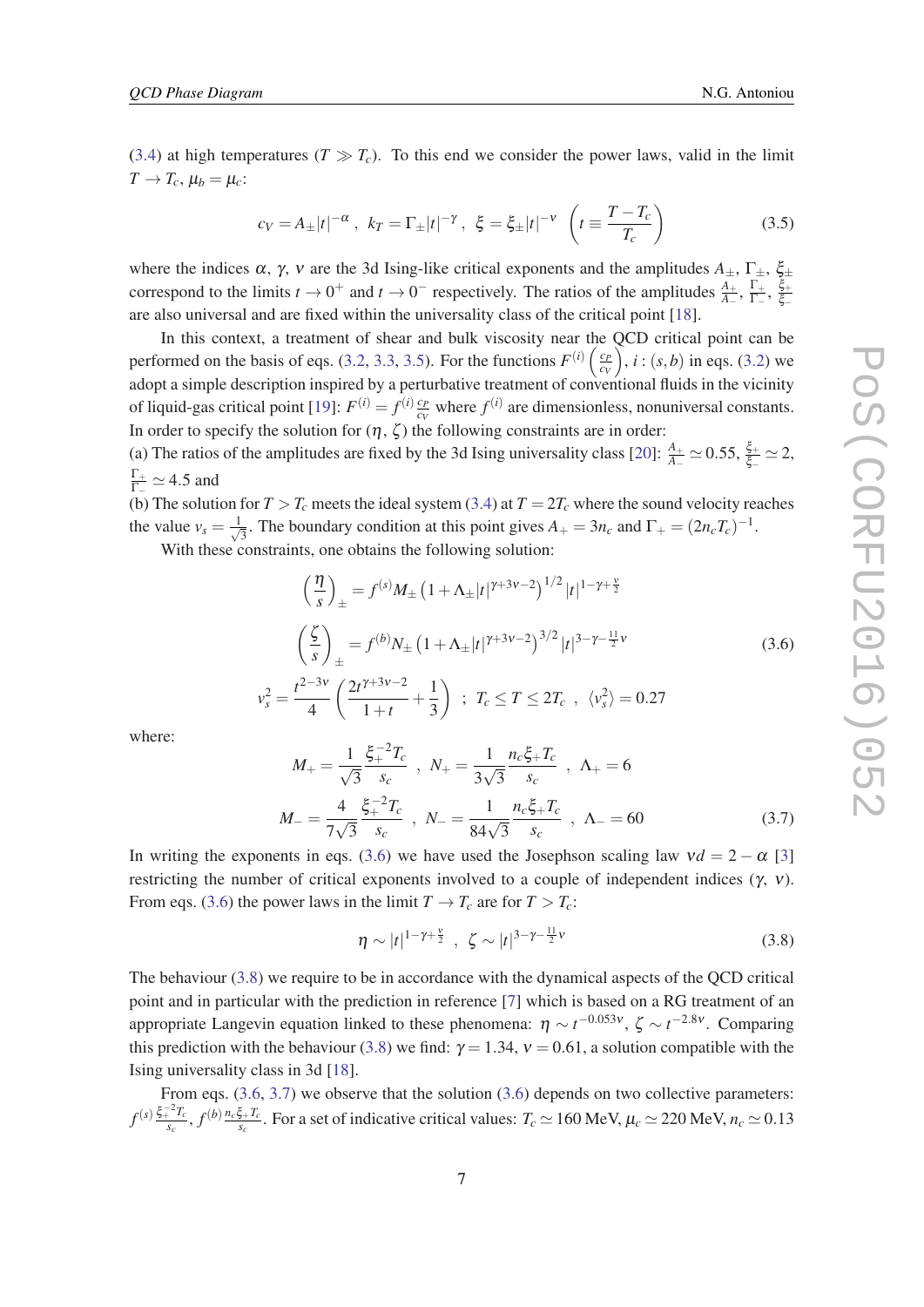<span id="page-8-0"></span>

Figure 5: Our solution for the shear viscosity (blue line) compared with the findings of [[25\]](#page-10-0) (empty orange triangles), [[26\]](#page-10-0) (solid circles, triangles and squares).

fm<sup>-3</sup> [\[21\]](#page-10-0) and  $\xi_+ \simeq 1$  fm, we end up in a description with the dimensionless constants  $f^{(s)}$ ,  $f<sup>(b)</sup>$  which depend on the nature of the medium (net-baryon fluid). To complete our treatment and determine these parameters, we employ, as a final guiding principle, the KSS bound [\[22](#page-10-0)] which is assumed to be reacked by the minimum of the ratio  $\frac{\eta}{s}$ , close to the critical temperature. This constraint originates from a class of strong coupling field theories (AdS/CFT limit) and it is widely accepted that the formation of quark matter in high-energy nuclear collisions creates an ideal environment to test its validity [\[23](#page-10-0)]. In the same framework, a constraint on the bulk viscosity is obtained if we use the parametrization,  $\frac{\zeta}{s} = \frac{1}{8i}$  $\frac{1}{8\pi}$   $(\frac{1}{3} - v_s^2)$ , introduced in reference [\[24\]](#page-10-0) and take, for our purpose, the average in the domain  $T_c \leq T \leq 2T_c$  with the help of eqs. ([3.6](#page-7-0)) in which  $\langle v_s^2 \rangle \simeq 0.27$ . Thus, we obtain the final constraints:

$$
\left(\frac{\eta}{s}\right)_{\min} = \frac{1}{4\pi} \left(t \simeq 0^{-}\right) ;
$$

$$
\left\langle \left(\frac{\zeta}{s}\right)_{+} \right\rangle \simeq \frac{0.030}{4\pi} \tag{3.9}
$$

which lead to the estimate:  $f^{(s)} \approx 8.2 \times 10^{-2}$  and  $f^{(b)} \approx 2.0 \times 10^{-3}$ .



Figure 6: Our solution for the bulk viscosity (red line) compared with the findings of [[27\]](#page-10-0) (green line).

temperature (Fig. 5). The absolute minimum reaches the KSS bound, in the hadronic phase. This structure cannot be seen in the coarse data of the experiments and therefore is not expected to be observable in high-energy nuclear collisions.

$$
\left(\frac{5}{s}\right)_{\min} = \frac{4\pi}{4\pi} \left(t \simeq 0^{-}\right) ;
$$
\n
$$
\left\langle \left(\frac{5}{s}\right)_{+} \right\rangle \simeq \frac{0.030}{4\pi} \tag{3.9}
$$

In Fig. 5 the solution for the

shear viscosity of net-baryon matter is compared with other findings. In the hadronic phase  $(T <$ *T<sub>c</sub>*) the solution gives  $1 \leq 4\pi \frac{\eta}{s} \leq$ 4.3 for  $0.5T_c \leq T < T_c$ , deviating from the behaviour of chiral mat-ter [[25\]](#page-10-0). For  $T > T_c$  (quark matter phase) the result is  $1.6 \leq 4\pi \frac{\eta}{s} \leq$ 3.7 for  $T_c < T \leq 2T_c$  and a comparison with recent findings of lattice QCD [[26](#page-10-0)] is illustrated. The weakness of the singularity at  $T = T_c$ leads to a structure of two local minima, very close to the critical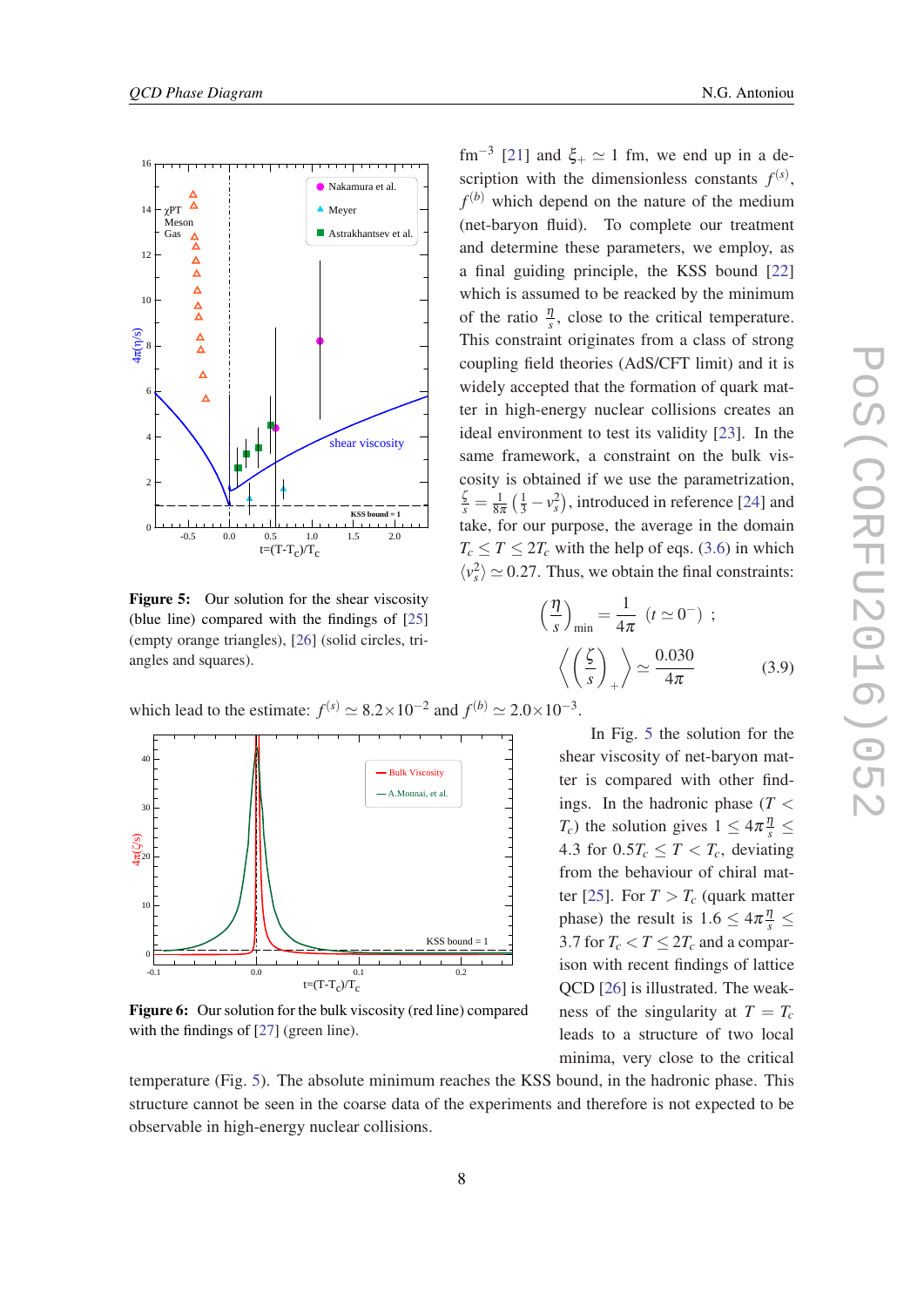<span id="page-9-0"></span>In Fig. [6](#page-8-0) the solution for the bulk viscosity, eq. [\(3.6\)](#page-7-0), of net-baryon matter is presented. It develops a strong divergent singularity at the critical point ( $\zeta \sim \xi^{2.8}$ ) but it decreases rapidly and stays to a constant value, smaller than the KSS bound, for  $t \gg 0.025$ . The result is compared with the solution in reference [\[27\]](#page-10-0) where a dynamical treatment of enhanced bulk viscosity near the critical point is performed.

Concluding, in this last part of the presentation, we have described an analytical treatment of viscosity of the net-baryon matter, near the QCD critical point [[28\]](#page-10-0). The approach was based on general issues, in particular on the aspects of the process of relaxation towards the critical state, on universality linked to criticality, on dynamical aspects of critical singularities and also on a constraint imposed by strong coupling theories (KSS bound).

In summary, we have discussed a number of distinct phenomena along the critical line, in the QCD phase diagram:

(a) The crossover transition at zero baryochemical potential  $(\mu_b = 0)$ , an exact result of first principle calculations in lattice QCD.

(b) The development of critical fluctuations, compatible with QCD-Ising universality class, observed at SPS energies, in the freeze-out state of the process Si+Si at 158 AGeV, and

(c) The development of singular viscosity of net-baryon matter, near the critical temperature. The size of shear viscosity, in the hadronic phase, was found in the domain  $1 \leq 4\pi \frac{\eta}{s} \leq 4.3$ , in the temperature region  $0.5T_c \leq T \leq T_c$ .

Together with the above results, a window of expectations is opened for the next few years. In particular, we expect:

(1) Final lattice QCD calculations at nonzero baryon-number density ( $\mu_b \neq 0$ ) leading to the location of the critical point (without ambiguities). Also, a calculation of transport coefficients (viscosity) with fully dynamical, light quarks.

(2) Precision measurements (NA61 experiment) in a search for critical fluctuations in collisions of light nuclei (Be+Be, Ar+S, Xe+La) at SPS energies. Also at RHIC in the Beam Energy Scan Program (BES), and

(3) Precision measurements of shear viscosity in net-baryon systems (elliptic flow of net protons + hydrodynamics) at SPS energies, close to the critical point.

### References

- [1] Y. Aoki, G. Endrődi, Z. Fodor, S.D. Katz, K.K. Szabó, Nature 443, 675 (2006).
- [2] H-T. Ding, F. Karsch, S. Mukherjee, arXiv 1504.05274 [hep-lat].
- [3] K. Huang, "Statistical Mechanics", Wiley, New York (1987).
- [4] J.H. Applegate, C.J. Horgan, Phys. Rev. D 31, 3077 (1985).
- [5] B. Mohanty, EPJ Web of Conferences 66, 04022 (2014); C. Gale *et al.* Phys. Rev. Lett. 110, 012302 (2013).
- [6] K. Fukushima, T. Hatsuda, Rept. Prog. Phys. 74, 014001 (2011).
- [7] Y. Minami, Phys. Rev. D **83**, 094019 (2011).
- [8] M.M. Tsypin, Phys. Rev. Lett. **73**, 2015 (1994).